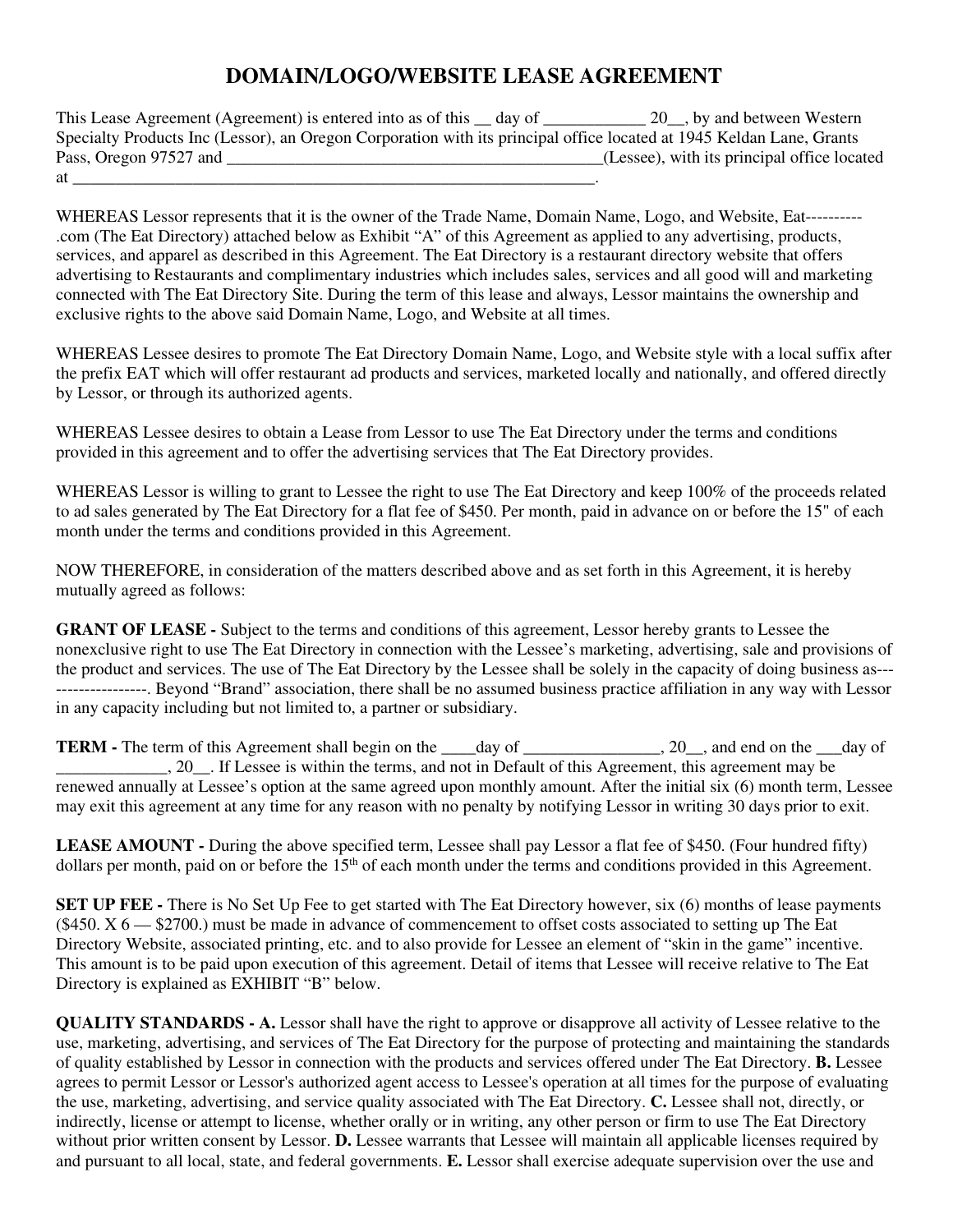marketing of The Eat Directory, whether marketed directly by Lessor or through Lessees to ensure the maintenance of a high standard of quality with respect to all products and services represented under The Eat Directory.

**AGENT IDENTIFICATION -** In all packaging, labeling, advertising, marketing, and wherever Lessee uses The Eat Directory names and identifiers in connection with any product or service offered, Lessee may use and is encouraged to use a source designation identifying Lessee, i.e.- "Your Company Name, a Western Specialty Products Inc Lessee"

**ADVERTISING AND PRINTING - A.** All advertising, labels, designs, and descriptive material of every type shall be the responsibility of the Lessee and can either be purchased directly from Lessor or developed through its own resources, but subject to Lessor's guidelines and approval. Standardized Branding programs will be established by Lessor relative to advertising, marketing, and packaging, at which point, Lessee can adopt and use future standardized templates or its own marketing initiatives that adhere to the tenants of The Eat Directory Brand Image. **B.** All advertising copy bearing any The Eat Directory names and identifiers must be submitted by E-mail for brand compliance approval by Lessor before its release to the public.

**INSURANCE -** Lessee shall at its own expense, maintain a simple Errors and Omissions Insurance policy and name Lessor as additional insured. A comprehensive general liability insurance with respect to the activities associated with the use of The Eat Directory is at Lessees option and Not Required to be maintained by Lessor. Lessor however will be held harmless by Lessee of all claims resulting from all activities of Lessee

relative to The Eat directory during and after the term of this Agreement. Lessee shall provide Lessor with current Certificates of E&O Insurance.

**SUPPORT -** After the execution of this Agreement, Lessor shall offer marketing knowledge and materials as needed, indefinitely by phone, email, and text. Because of the focus of offering this lease to experienced advertising salespeople, there is no formal training required beyond familiarization of the details and theories behind The Eat Directory. Lessor however firmly believes in the benefits of support systems and will be available for all communications Monday through Friday; 9 am to 5pm PST. The assistance available from Lesser shall be on a consulting basis by phone, email, and text and not in the field.

**TRADE NAME AND IDENTIFIERS INFRINGEMENT -** Lessor represents that it is the owner of the Trade Name, Domain Name, Logo, and Website covered by this Agreement, and Lessor agrees to diligently defend these identifiers against copyright infringement. Should it choose to do so, Lessor shall at its own expense, challenge and prosecute all unauthorized use and infringement upon the Trade Name, Domain Name, Logo, and Website identifiers. Lessee agrees to assist Lessor in any impending copyright lawsuit by providing such evidence and expert assistance as Lessee may have within its control, and to the extent permitted by law. Lessee shall have the right to intervene at its own expense in any legal proceeding affecting the rights acquired by Lessee under this Agreement.

**DEFAULT -** If Lessor at any time finds the product or service offered by Lessee to be deficient in quality, misleading, suspect of deceptive practices, or otherwise advertised or sold in a manner that is in violation of this Agreement, Lessor at that time may notify Lessee in writing of such deficiencies. If Lessee fails to correct or eliminate such deficiencies within ten (10) days after receipt of such notice, Lessor may at its election, declare the term of this Agreement ended and terminated by giving Lessee written notice of such intention. Lessor shall have, in addition to the remedy above provided, any other right or remedy available to Lessor, either in law or equity. Lessor shall use reasonable efforts to mitigate its damages. In the event Lessor retains legal counsel to assist Lessor in the event of default of the terms and provisions of this Agreement, Lessee shall be obligated to pay Lessor reasonable attorney's fees and costs related thereto.

**SUCCESSORS -** The provisions of this agreement shall extend to and be binding upon Lessor and Lessee and their respective legal representatives, successors, and assigns.

**TERMINATION -** Upon termination of this agreement for any reason including but not limited to default and expiration, Lessee shall immediately discontinue use of Trade Name, Domain Name, Logo, and Website of The Eat Directory including all labels, markings, advertising, vehicle identification, and any other marketing material.

**WAIVER -** No waiver of any default of Lessee hereunder shall be implied from any omission of Lessor to take any action on account of such default.